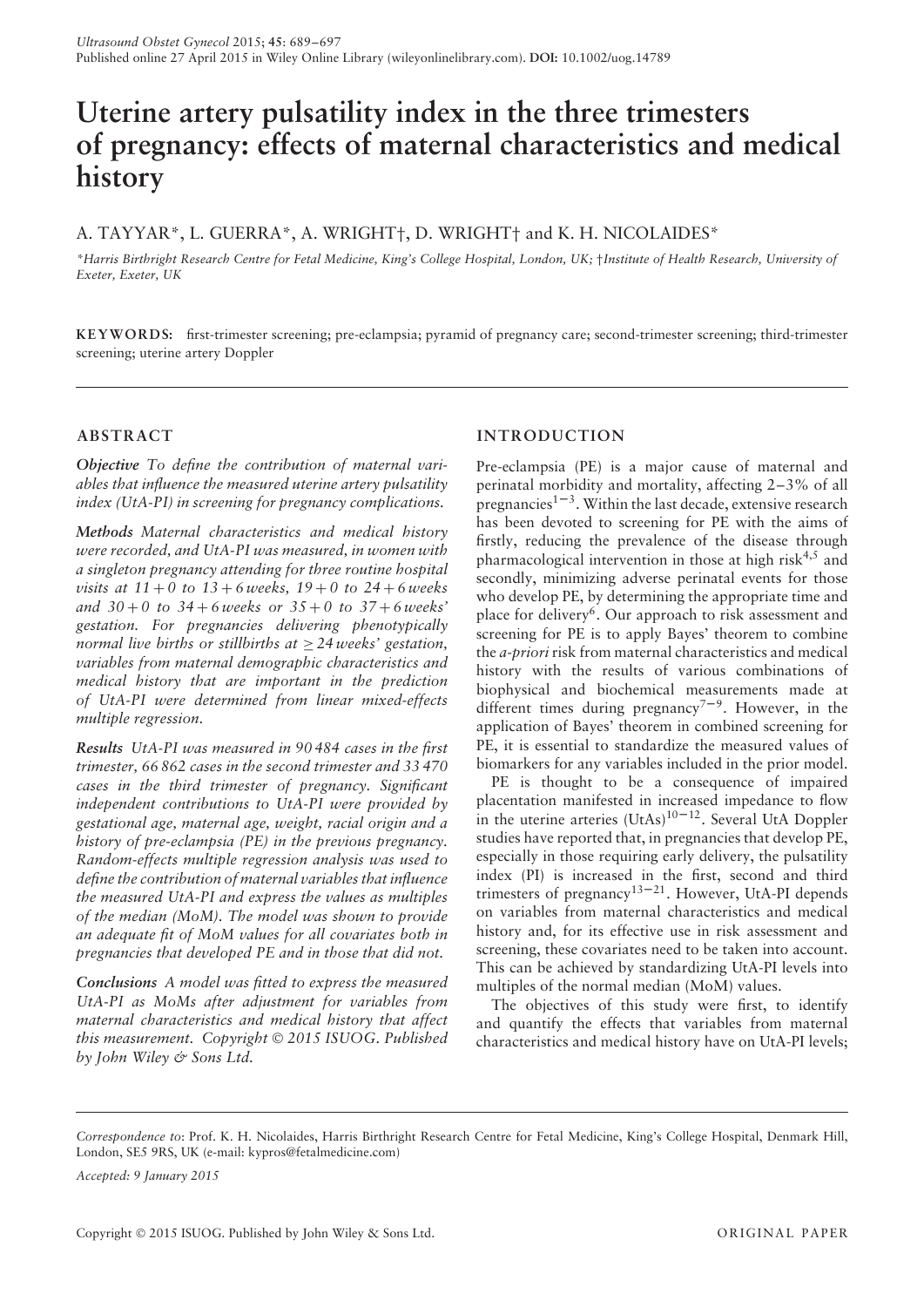second, to present a model for standardizing UtA-PI measurements into MoM values; and third, to summarize the distribution of MoM values in pregnancies with normal outcomes and in those that subsequently develop PE. The main focus of this paper is on pregnancies with normal outcome. Further details of the distribution of MoM values in pregnancies with PE and the use of UtA-PI in risk assessment will be presented in a separate paper.

## **METHODS**

## **Study population**

The data for this study were derived from prospective screening for adverse obstetric outcomes in women attending for three routine hospital visits at King's College Hospital, University College London Hospital, and Medway Maritime Hospital, UK, between January 2006 and March 2014. In the first visit, at  $11+0$  to 13 + 6 weeks' gestation, we recorded maternal characteristics and medical history, and combined screening for aneuploidies was performed $22$ . The second visit, at  $19 + 0$  to  $24 + 6$  weeks' gestation, and third visit, initially at  $30 + 0$  to  $34 + 6$  weeks and subsequently at  $35 + 0$ to 37 + 6 weeks, included an ultrasound examination of the fetal anatomy and an estimation of fetal size from measurements of fetal head circumference, abdominal circumference and femur length. Gestational age was determined by measurement of fetal crown–rump length (CRL) at 11–13 weeks or the fetal head circumference at  $19-24$  weeks<sup>23,24</sup>.

Written informed consent was obtained from the women agreeing to participate in this study on adverse pregnancy outcome, which was approved by the ethics committee of each participating hospital. Inclusion criteria were a singleton pregnancy delivering a phenotypically normal live birth or stillbirth at or after 24 weeks' gestation. We excluded pregnancies with aneuploidies or major fetal abnormalities and those ending in termination, miscarriage or fetal death before 24 weeks.

#### **Patient characteristics**

Patient characteristics included maternal age, racial origin (Caucasian, Afro-Caribbean, South Asian, East Asian and mixed), method of conception (spontaneous/assisted conception requiring the use of ovulation drugs/*in-vitro* fertilization), cigarette smoking during pregnancy (yes/no), history of chronic hypertension (yes/no), history of pre-existing diabetes mellitus Type 1 or 2 (yes/no), history of systemic lupus erythematosus (SLE) or antiphospholipid syndrome (APS), family history of PE in the mother of the patient (yes/no) and obstetric history including parity (parous/nulliparous if no previous pregnancies at or after 24 weeks), previous pregnancy with PE (yes/no), gestational age at delivery and birth weight of the neonate in the last pregnancy and interval in years between birth of the last child and estimated date of conception of the current pregnancy. Maternal height was measured at the first visit and weight at each visit.

## **Uterine artery pulsatility index**

First- and third-trimester Doppler studies were carried out transabdominally, but in the second trimester the transvaginal route was used because cervical length was also measured. At  $11 + 0$  to  $13 + 6$  weeks' gestation, a sagittal section of the uterus was obtained and the cervical canal and internal cervical os were identified. Subsequently, the transducer was tilted gently from side to side and color-flow mapping was used to identify each UtA along the side of the cervix and the uterus, at the level of the internal os<sup>13,14</sup>. At  $19 + 0$  to  $24 + 6$  weeks, women were asked to empty their bladder and were placed in the dorsal lithotomy position. The ultrasound probe was inserted into the vagina and advanced in turn into the left and right lateral fornices. The UtAs were identified using color Doppler, at the level of the internal cervical  $\cos^{25}$ . At 30 + 0 to 37 + 6 weeks, color Doppler was used to identify each UtA at the apparent crossover with the external iliac arteries $^{15}$ .

After identification of each UtA, pulsed-wave Doppler was used with the sampling gate set at 2 mm to cover the whole vessel. Care was taken to ensure that the angle of insonation was less than 30◦ and the peak systolic velocity was greater than 60 cm/s to ensure that the UtA, rather than the arcuate artery, was being examined. When three similar waveforms had been obtained consecutively, the PI was measured and the mean PI of the left and right arteries was calculated.

All Doppler studies were carried out by sonographers who had received the Certificate of Competence in Doppler of The Fetal Medicine Foundation (www.fetalmedicine.com).

#### **Outcome measures**

Data on pregnancy outcome were collected from the hospital maternity records or the general medical practitioners of the women. The obstetric records of all women with pre-existing or pregnancy-associated hypertension were examined to determine if the condition was chronic hypertension, PE or non-proteinuric gestational hypertension (GH).

The definitions of GH and PE were those of the International Society for the Study of Hypertension in Pregnancy<sup>26</sup>. GH was defined as systolic blood pressure ≥ 140 mmHg and/or diastolic blood pressure  $> 90$  mmHg, on at least two occasions 4 h apart, developing after 20 weeks' gestation in previously normotensive women. PE was defined as GH with proteinuria  $\geq$  300 mg within 24 h or two readings of at least ++ on dipstick analysis of midstream or catheter urine specimens if no 24-h collection was available. PE superimposed on chronic hypertension was defined as significant proteinuria (as defined above) developing after 20 weeks' gestation in women with known chronic hypertension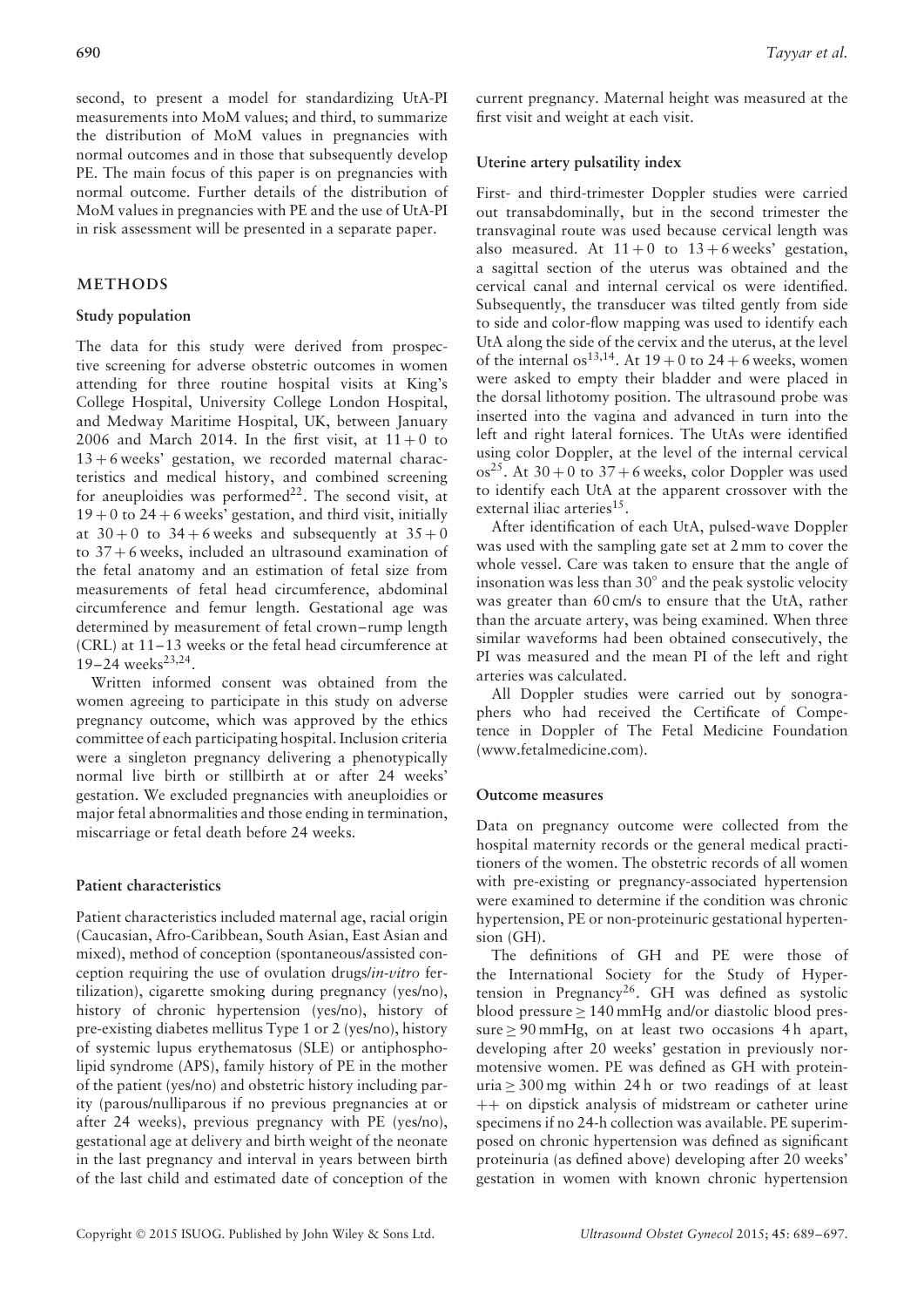| Characteristic                               | $11 + 0$ to $13 + 6$ weeks<br>$(n = 90484)$ | $19 + 0$ to $24 + 6$ weeks<br>$(n = 66862)$ | $30 + 0$ to $37 + 6$ weeks<br>$(n = 33470)$ |
|----------------------------------------------|---------------------------------------------|---------------------------------------------|---------------------------------------------|
| Maternal age (years)                         | $31.3(26.8 - 35.1)$                         | $30.8(26.2 - 34.7)$                         | $31.3(26.8 - 35.0)$                         |
| Maternal weight (kg)                         | $66.0(59.0 - 76.0)$                         | $70.0(63.0 - 80.5)$                         | $75.9(68.0 - 86.0)$                         |
| Maternal height (cm)                         | $164.0(160.0-169.0)$                        | $164.0(160.0 - 168.7)$                      | $164.6(160.0-169.0)$                        |
| GA at examination (weeks)                    | $12.7(12.3-13.1)$                           | $22.2(21.6 - 22.7)$                         | $32.4(32.0-33.2)$                           |
| Racial origin                                |                                             |                                             |                                             |
| Caucasian                                    | 66 052 (73.0)                               | 46 589 (69.7)                               | 23 433 (70.0)                               |
| Afro-Caribbean                               | 15 085 (16.7)                               | 13 746 (20.6)                               | 6300 (18.8)                                 |
| South Asian                                  | 4727(5.2)                                   | 3232(4.8)                                   | 1895(5.7)                                   |
| East Asian                                   | 2375 (2.6)                                  | 1636(2.4)                                   | 1020(3.0)                                   |
| Mixed                                        | 2245(2.5)                                   | 1659(2.5)                                   | 822(2.5)                                    |
| Medical history                              |                                             |                                             |                                             |
| Chronic hypertension                         | 1158(1.3)                                   | 966(1.4)                                    | 451(1.3)                                    |
| Diabetes mellitus                            | 743(0.8)                                    | 574 (0.9)                                   | 314(0.9)                                    |
| SLE or APS                                   | 168(0.2)                                    | 128(0.2)                                    | 62(0.2)                                     |
| Cigarette smoker                             | 8591 (9.5)                                  | 6630 (9.9)                                  | 3056 (9.1)                                  |
| Family history of PE                         | 3597 (4.0)                                  | 2510(3.8)                                   | 966(2.9)                                    |
| Obstetric history                            |                                             |                                             |                                             |
| Nulliparous                                  | 44 521 (49.2)                               | 34 241 (51.2)                               | 16 659 (49.8)                               |
| Parous with no previous PE                   | 43 042 (47.6)                               | 30 370 (45.4)                               | 15 819 (47.3)                               |
| Parous with previous PE                      | 2921(3.2)                                   | 2251(3.4)                                   | 992(3.0)                                    |
| Interpregnancy interval (years)              | $2.9(1.9-4.9)$                              | $3.0(1.9-5.0)$                              | $3.0(2.0-4.9)$                              |
| GA at delivery of previous pregnancy (weeks) | $40.0(39.0-40.0)$                           | $40.0(39.0-40.0)$                           | $40.0(39.0-40.0)$                           |
| Birth weight of previous pregnancy (g)       | 3348 (3008-3689)                            | 3348 (3000-3689)                            | 3350 (3008-3690)                            |
| Mode of conception                           |                                             |                                             |                                             |
| Spontaneous                                  | 87019 (96.2)                                | 64 640 (96.7)                               | 32 232 (96.3)                               |
| Ovulation induction                          | 1307(1.4)                                   | 708(1.1)                                    | 354(1.1)                                    |
| <i>In-vitro</i> fertilization                | 2158(2.4)                                   | 1514(2.3)                                   | 884 (2.6)                                   |
| Pregnancy outcome                            |                                             |                                             |                                             |
| <b>PE</b>                                    | 2160(2.4)                                   | 1837(2.7)                                   | 726(2.2)                                    |
| No PE                                        | 88 324 (97.6)                               | 65 025 (97.3)                               | 32 744 (97.8)                               |

| Table 1 Maternal and pregnancy characteristics of women with singleton pregnancy attending for routine visits between January 2006 and |  |  |  |  |  |
|----------------------------------------------------------------------------------------------------------------------------------------|--|--|--|--|--|
| March 2014, according to trimester of pregnancy                                                                                        |  |  |  |  |  |

Data are given as median (interquartile range) or *n* (%). APS, antiphospholipid syndrome; GA, gestational age; PE, pre-eclampsia; SLE, systemic lupus erythematosus.

(history of hypertension before conception or the presence of hypertension at the booking visit before 20 weeks' gestation in the absence of trophoblastic disease). The birth-weight *Z*-score for the neonate in the last pregnancy was derived from our reference range of birth weight for gestational age at delivery27.

## **Statistical analysis**

The effect on UtA-PI of the following variables from maternal characteristics and medical history were examined: maternal age, weight, height and racial origin, history of chronic hypertension, diabetes mellitus Type 1 or 2, SLE or APS, parity, previous pregnancy with PE, gestational age at delivery and birth-weight *Z*-score of the neonate in the last pregnancy and interpregnancy interval, method of conception, smoking during pregnancy and gestational age at time of assessment.

As part of an exploratory analysis, multiple linear regression models were fitted to log<sub>10</sub>UtA-PI within each trimester. Continuous variables were initially coded into groups and represented as factors to identify suitable parametric forms. Backward elimination was

used to identify potentially important terms in the model by sequentially removing non-significant  $(P > 0.05)$ variables. Effect sizes were assessed relative to the error SD and a criterion of 0.1 SD was used to identify terms that had little substantive impact on model predictions. Residual analysis was used to assess the adequacy of the model.

Graphical displays of the relationship between gestational age and UtA-PI levels and the effects of maternal age, weight, height and other characteristics on UtA-PI MoM values were produced for the final model and for the final model with factor levels for continuous covariates. Having identified potential models for each trimester, a parsimonious model was selected to cover the data for the three trimesters combined. This model was fitted using a linear mixed model with random effects to represent between-women random effects. A full analysis of residuals, including an investigation of interactions, was used to check the model fit and, on the basis of this model, refinements were made.

The statistical software package R (R Foundation for Statistical Computing, Vienna, Austria) was used for data analysis28.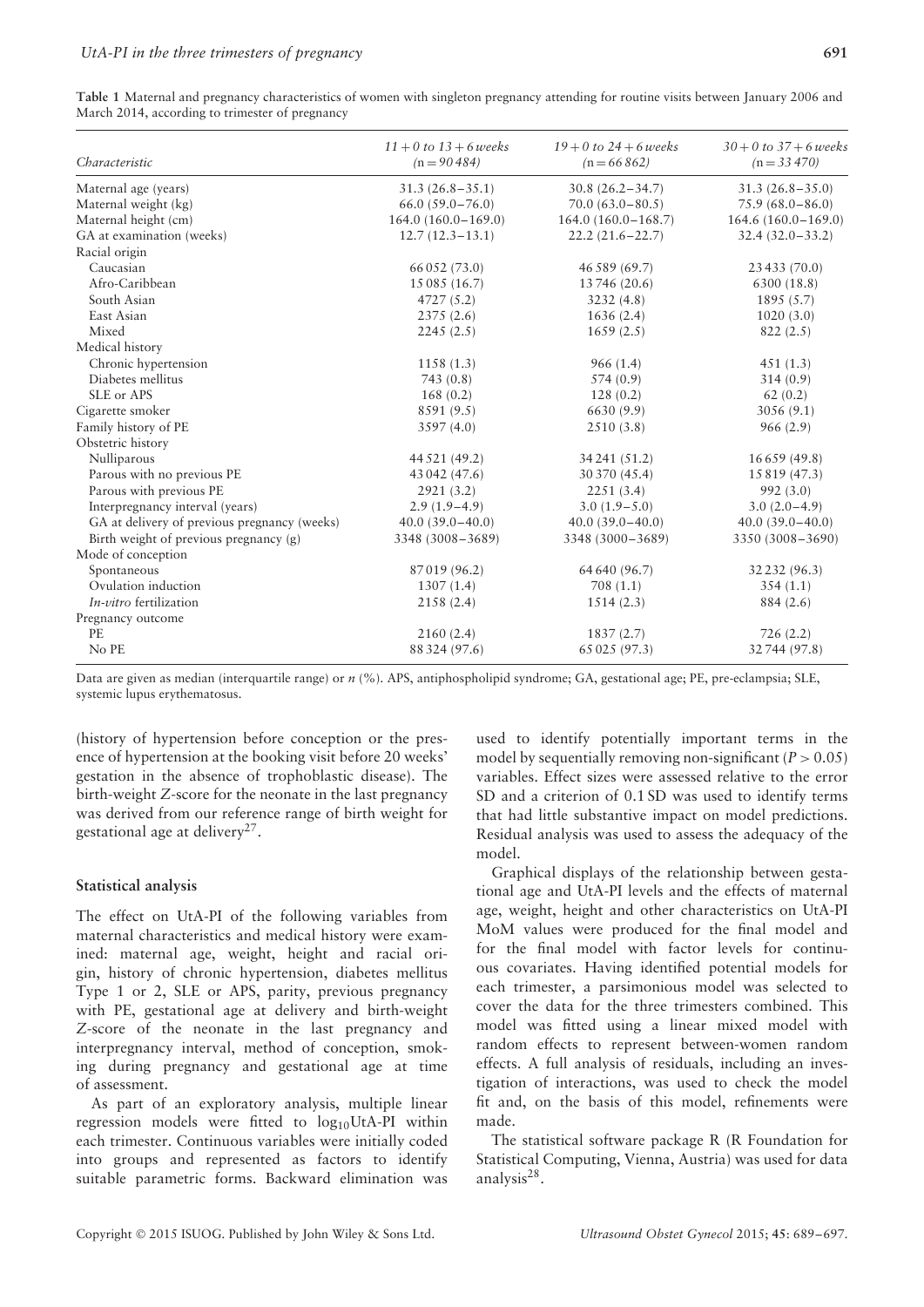# **RESULTS**

#### **Characteristics of the study population**

The maternal characteristics and medical history of the pregnant women that fulfilled the entry criteria are presented in Table 1. UtA-PI was measured in 90 484 cases in the first trimester, 66 862 cases in the second trimester and 33 470 cases in the third trimester. In the first phase of the study UtA-PI was measured only at the first-trimester visit, but this was subsequently extended to the second- and then the third-trimester visits. 20 140 UtA-PI measurements were recorded in all three trimesters, 36 196 measurements in the first and second trimesters, 4838 in the first and third trimesters, 3852 in the second and third trimesters, 29 310 in the first trimester only, 6674 in the second trimester only and 4640 in the third trimester only.

## **Variables affecting UtA-PI**

Substantive contributions to UtA-PI levels were provided by gestational age, maternal age, weight, Afro-Caribbean racial origin, PE and birth-weight *Z*-score in the last pregnancy, but not by maternal height, family history of PE, diabetes mellitus, SLE or APS, smoking, method of conception or interpregnancy interval.

The effects of gestational age on median levels of UtA-PI were different for the three trimesters (Figure 1). A smooth relationship across the three trimesters would have been more satisfactory from a theoretical perspective. However, the empirical data provided little support for such a relationship and, consequently, trimester-specific effects were fitted for the final model.



**Figure 1** Relationship between median (95% CI) levels of uterine artery pulsatility index and gestational age across the three trimesters of pregnancy in women with singleton pregnancy attending for routine hospital visits.

The relationships between maternal age and weight and UtA-PI were dependent on gestational age (Figure 2). In the first trimester, there were negative trends with UtA-PI for both maternal age and weight, in the second trimester there were no substantive trends and in the third trimester UtA-PI increased as maternal age and weight increased. Therefore, interactions between maternal age and gestational age, and maternal weight and gestational



**Figure 2** Effects of maternal age (a) and weight (b) on uterine artery pulsatility index (UtA-PI) (with 95% CIs) at 11 + 0 to 13 + 6 weeks' gestation (black),  $19 + 0$  to  $24 + 6$  weeks (blue) and  $30 + 0$  to  $37 + 6$  weeks (red), shown on multiples of the median (MoM) scale after correcting for other factors. Shaded areas show range of possible relationships between maternal age and weight with UtA-PI MoM for gestational age between 11 and 37 weeks.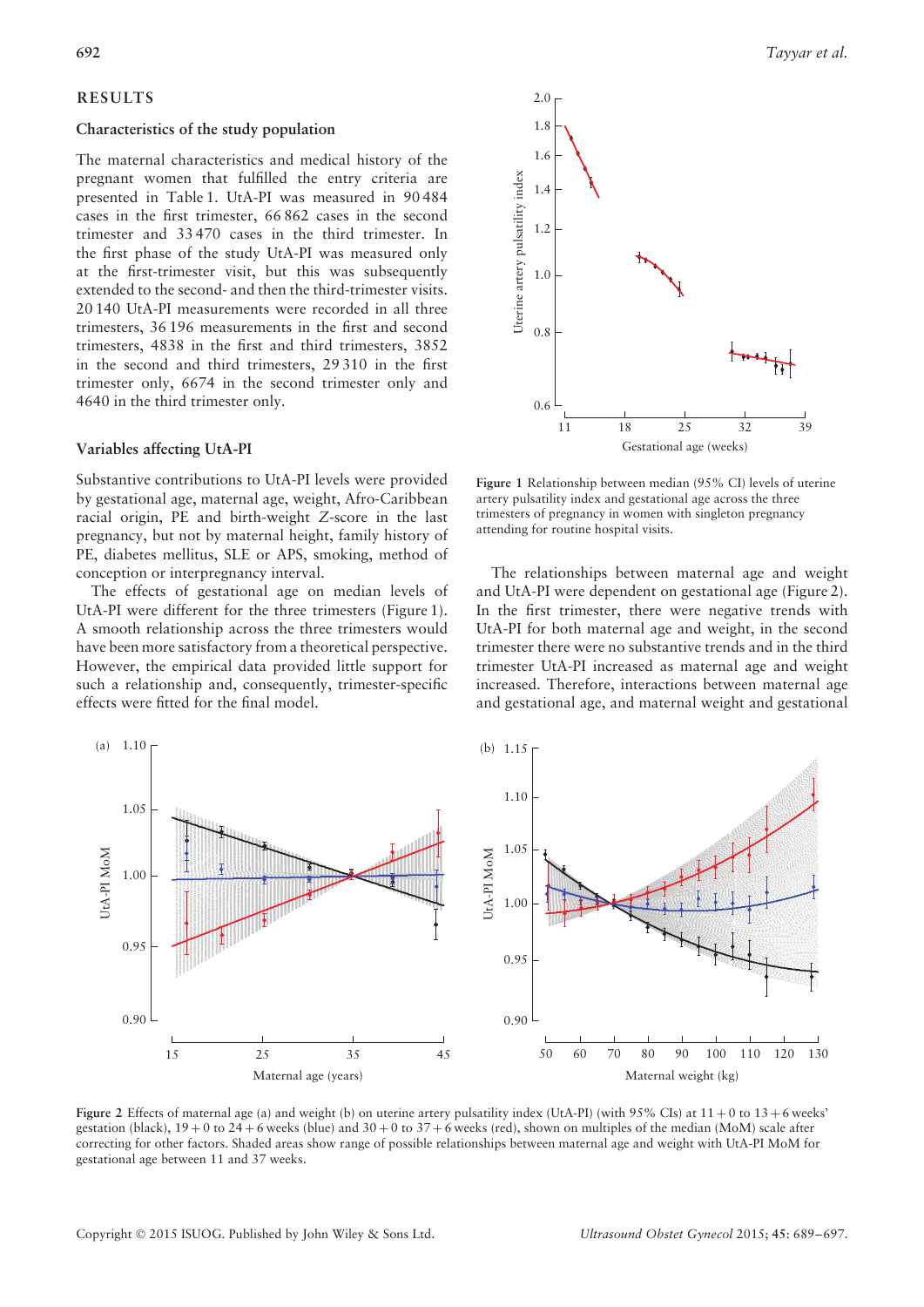

**Figure 3** Effects of Afro-Caribbean racial origin (a), and birth-weight Z-score (b) and gestational age at birth (c) in last pregnancy in women with previous pre-eclampsia on median (95% CI) uterine artery pulsatility index (UtA-PI), plotted on multiples of the median (MoM) scale after correcting for other factors. Fitted effect (-), median MoM of 1.0 (---) and median MoM $\pm$  0.1 SD (----) are shown.

**Table 2** Final model for calculating multiples of the median values for uterine artery pulsatility index

| Term                                                                              | Estimate       | 9.5% CI                          | <b>SE</b>   | $\mathbf{P}$ |
|-----------------------------------------------------------------------------------|----------------|----------------------------------|-------------|--------------|
| Intercept                                                                         | 0.255731426    | 0.25262117 to 0.258841680        | 0.001586864 | < 0.0001     |
| Trimester-dependent effects                                                       |                |                                  |             |              |
| First trimester                                                                   |                |                                  |             |              |
| Gestational age $(-77)^*$                                                         | $-0.004407905$ | $-0.004589789$ to $-0.004226022$ | 0.000092798 | < 0.0001     |
| Second trimester                                                                  |                |                                  |             |              |
| Constant                                                                          | $-0.291978212$ | $-0.372586668$ to $-0.211369756$ | 0.041126763 | < 0.0001     |
| Gestational age $(-77)^*$                                                         | 0.002981682    | 0.000853557 to 0.005109808       | 0.001085778 | 0.003        |
| (Gestational age $(-77)$ ) <sup>2*</sup>                                          | $-0.000030792$ | $-0.000044787$ to $-0.000016797$ | 0.000007140 | < 0.0001     |
| Third trimester                                                                   |                |                                  |             |              |
| Constant                                                                          | $-0.335511985$ | $-0.356070864$ to $-0.314953105$ | 0.010489224 | < 0.0001     |
| Gestational age $(-77)^*$                                                         | $-0.000396726$ | $-0.000530898$ to $-0.000262554$ | 0.000068455 | < 0.0001     |
| Trimester-independent effects                                                     |                |                                  |             |              |
| Weight                                                                            |                |                                  |             |              |
| Weight $(-69)$ <sup>+</sup>                                                       | $-0.000888890$ | $-0.000952565$ to $-0.000825215$ | 0.000032487 | < 0.0001     |
| (Weight $(-69)$ ) <sup>2</sup> †                                                  | 0.000006006    | 0.000004291 to 0.000007722       | 0.000000875 | < 0.0001     |
| (Weight $(-69)$ ) $\uparrow \times$ (gestational age $(-77)$ )*                   | 0.000008322    | 0.000007699 to 0.000008944       | 0.000000317 | < 0.0001     |
| Age                                                                               |                |                                  |             |              |
| Age $(-35)$ <sup><math>\ddagger</math></sup>                                      | $-0.001117349$ | $-0.001257511$ to $-0.000977187$ | 0.000071511 | < 0.0001     |
| (Age $(-35)$ ) $\neq \times$ (gestational age $(-77)$ )*                          | 0.000015061    | 0.000013551 to 0.000016570       | 0.000000770 | < 0.0001     |
| Racial origin                                                                     |                |                                  |             |              |
| Afro-Caribbean                                                                    | 0.018069553    | 0.016314558 to 0.019824549       | 0.000895406 | < 0.0001     |
| Obstetric history                                                                 |                |                                  |             |              |
| Parous with previous PE                                                           | 0.004971474    | 0.000439828 to 0.009503120       | 0.002312064 | 0.0158       |
| Parous with previous PE: birth-weight Z-score of<br>last pregnancy                | $-0.006836336$ | $-0.009737177$ to $-0.003935496$ | 0.001480021 | < 0.0001     |
| Parous with previous PE: gestational age at delivery<br>of last pregnancy $(-40)$ | $-0.005119599$ | $-0.006828085$ to $-0.003411114$ | 0.000871676 | < 0.0001     |

Continuous variables were centered by subtracting the mean from each measured value: \*77 from gestational age in days; †69 from

maternal weight in kg; ‡35 from maternal age in years; §40 from gestational age at delivery in weeks. PE, pre-eclampsia; SE, standard error.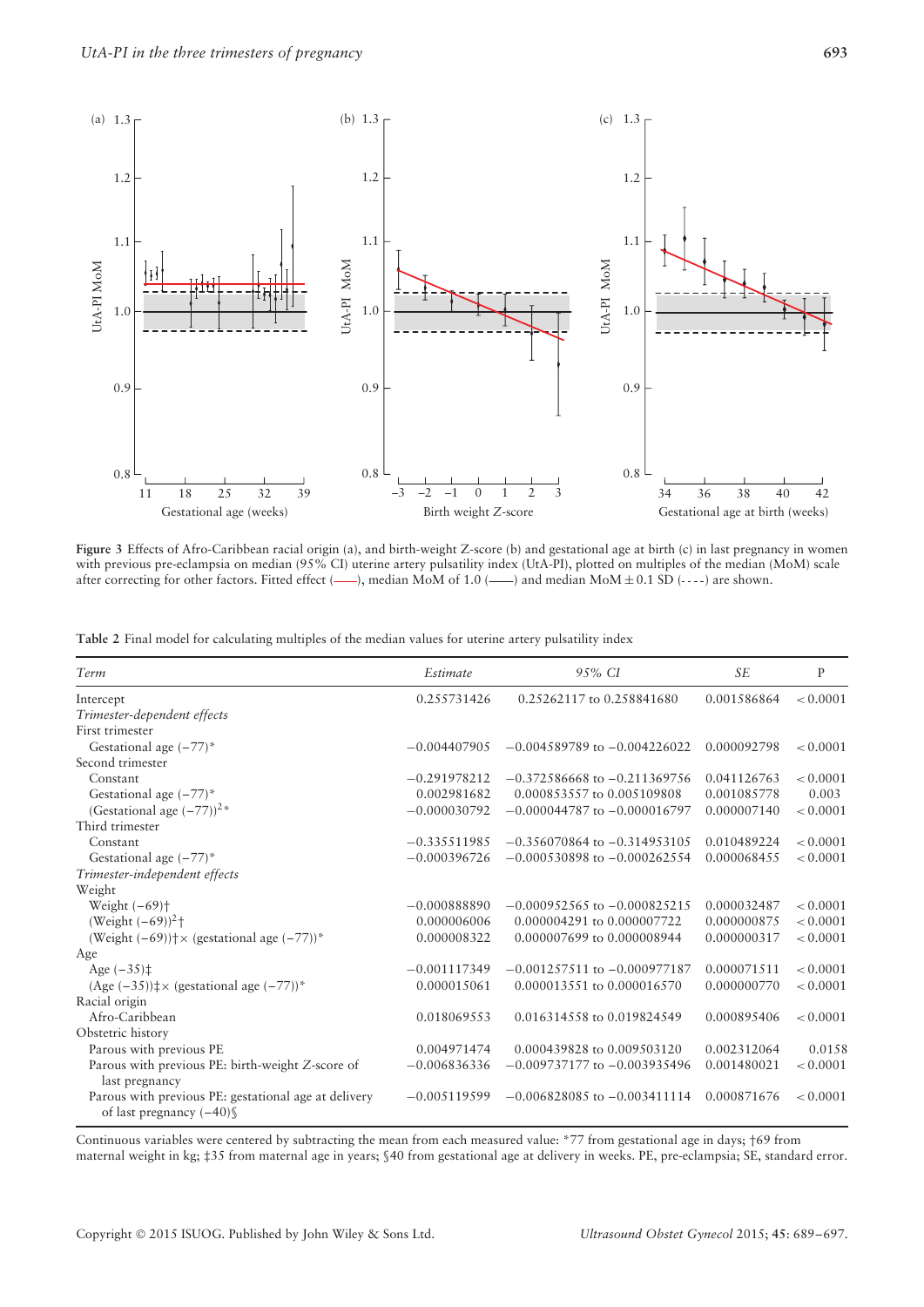age were included in the model, such that the relationship between UtA-PI and maternal age or weight was, in part, defined by gestational age. The shaded regions in Figure 2 show the range of possible relationships between maternal age or weight and UtA-PI MoM for any given gestational age between 77 and 259 days (11–37 weeks' gestation). These effects are relatively small and, over the effective range of maternal age and weight, they account for less than 0.5 SDs on the log-MoM scale.

In women of Afro-Caribbean racial origin, UtA-PI did not change substantially with gestational age (Figure 3). In parous women who developed PE in their previous pregnancy, UtA-PI was inversely related to the birth-weight *Z*-score and gestational age at birth of their last pregnancy, and the effect was similar across all three trimesters (Figure 3).

## **Final model for calculation of UtA-PI MoM**

A linear mixed model with random effects to represent between-women random effects was fitted to the subset of variables that contributed substantively to the linear regression models (Table 2). Trimester effects were included, the first trimester being used as the reference. For relationships assumed to be constant, such as Afro-Caribbean racial origin, common effects were fitted. For relationships assumed not to be constant across the three trimesters, such as gestational age, trimester-specific effects were fitted.



**Figure 4** Median uterine artery pulsatility index multiples of the median (MoM) (with 95% CIs) derived from the model, according to racial origin, chronic hypertension, diabetes mellitus, method of conception and smoking in pregnancies that were unaffected by pre-eclampsia (PE) (black values) and those that developed PE (red values). Median MoM of 1.0 ( $\longrightarrow$ ) and median MoM  $\pm$  0.1 SD  $(---)$  of women unaffected by PE and median MoM of 1.137 in women with PE  $(\_\!\text{real}$  and median MoM  $\pm$  0.1 SD of women unaffected by PE  $(- - -)$  are indicated.

MoM diagnostics for categorical variables in pregnancies unaffected by PE and those that developed PE are shown in Figure 4. Diagnostics for the effect of gestational age in nulliparous women and parous women with and without a history of PE, with current pregnancies unaffected by PE and for those that developed PE, are shown in Figure 5. In unaffected pregnancies, the model provided an adequate fit, with median MoM values falling well within 0.1 SD of 1 MoM. In the PE group, the overall median MoM was 1.137 (95% CI, 1.132–1.143) and there was a consistent increase over normal levels across the range of variables.

## **Distributional properties of UtA-PI MoM values**

Figure 6 shows a Gaussian distribution of UtA-PI MoM values. The median and  $5<sup>th</sup>$ ,  $10<sup>th</sup>$ ,  $90<sup>th</sup>$  and  $95<sup>th</sup>$ percentiles were 1.0000 (95% CI, 0.99854–1.00167), 0.63851 (95% CI, 0.63664–0.6401), 0.70748 (95% CI, 0.70594–0.70894), 1.4162 (95% CI, 1.41341–1.41924) and 1.56599 (95% CI, 1.56167–1.57024), respectively. Estimated SDs and correlations, with 95% CIs, are given in Tables 3 and 4, respectively. The SDs were very similar but decreased slightly with a later trimester. The correlations between  $log_{10}UtA-PI$  MoM across trimesters were slightly stronger for first and second, and second and third, trimesters than for first and third trimesters.

#### **DISCUSSION**

### **Main findings of the study**

The findings of this study demonstrate that, in pregnancy, significant independent contributions to the measured UtA-PI are provided by maternal characteristics and variables from medical history. UtA-PI decreases with increased gestational age, decreases with increased maternal age and weight in the first trimester and increases in the third trimester, and is higher in women of Afro-Caribbean racial origin. In parous women who developed PE in a previous pregnancy, UtA-PI is inversely related to the gestational age at birth, being high in those with an early-preterm birth, and birth-weight *Z*-score, being high for very small neonates and low for macrosomic neonates.

Random-effects multiple regression analysis was used to define the contribution of maternal variables that influence the measured UtA-PI and express the values as MoMs. The model was shown to provide an adequate fit of MoM values for all covariates, both in pregnancies that developed PE and in those without this complication.

#### **Strengths and limitations of the study**

The strengths of this study are first, the prospective examination of a large population of pregnant women attending for routine care in three well-defined gestational-age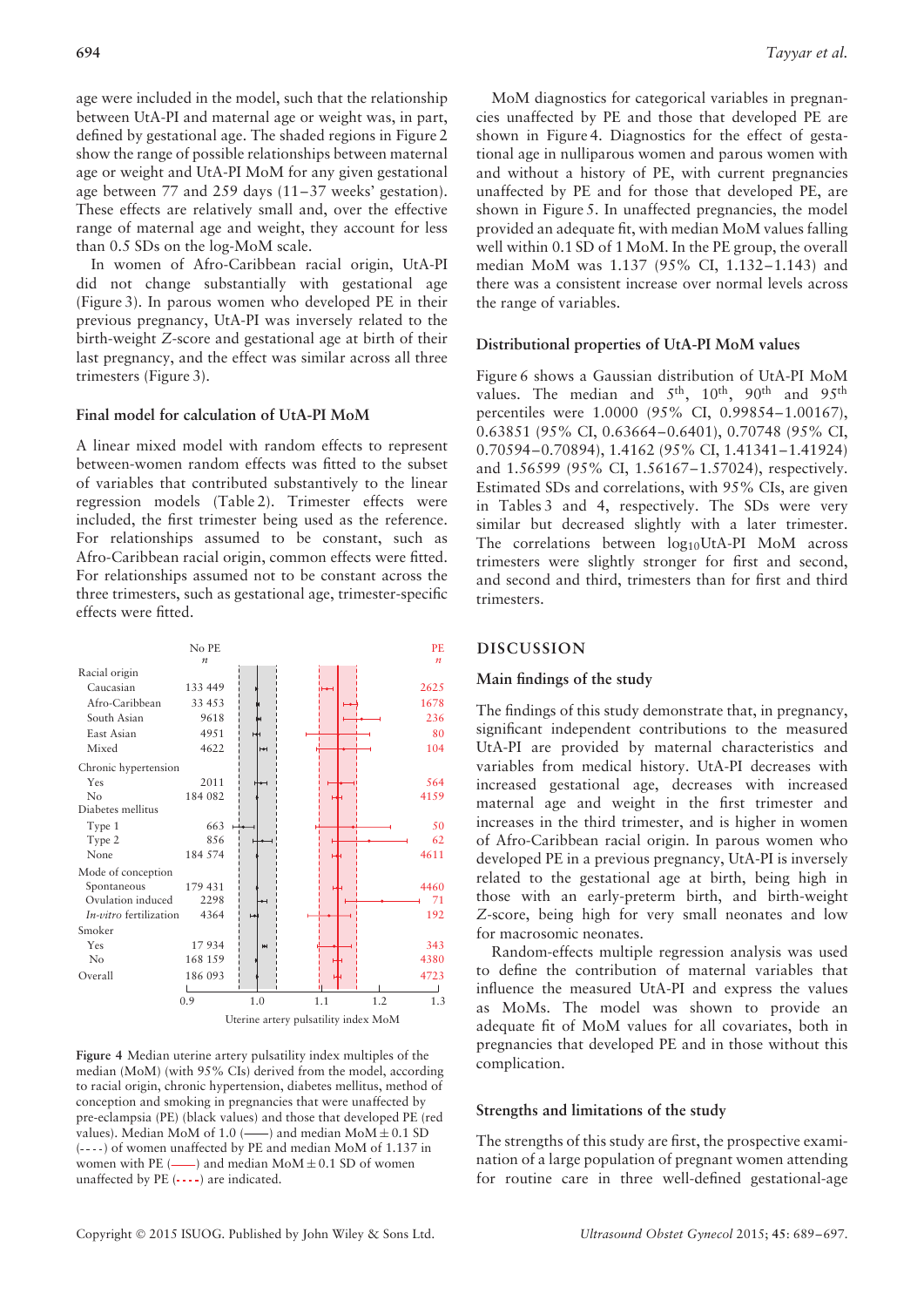

**Figure 5** Median (95% CI) uterine artery pulsatility index (UtA-PI) multiples of the median (MoM) according to gestational age (GA), derived from the model in nulliparous women and in parous women with and without prior history of pre-eclampsia (PE) in pregnancies unaffected by PE (a) and those that developed PE (b). Median MoM of 1.0 (——) and median MoM $\pm$  0.1 SD (----) of women unaffected by PE and median MoM of 1.137 in women with PE (-) are indicated.



**Figure 6** Gaussian distribution of uterine artery pulsatility index (UtA-PI) multiples of the median (MoM) values.

ranges that are widely used for the first-trimester screening of chromosomal defects and second- and third-trimester assessment of fetal anatomy, growth and wellbeing; second, use of a standardized methodology for measurement of UtA-PI by appropriately-trained doctors; and third, application of multiple regression analysis to

Table 3 SDs for log<sub>10</sub>uterine artery pulsatility index multiples of the median values according to trimester of pregnancy

| Trimester | SD Estimate (95% CI)         |
|-----------|------------------------------|
| First     | $0.12813(0.12763 - 0.12865)$ |
| Second    | $0.11525(0.11479 - 0.11571)$ |
| Third     | $0.11377(0.11332 - 0.11423)$ |

Table 4 Correlation of log<sub>10</sub>uterine artery pulsatility index multiples of the median (MoM) values between the three trimesters of pregnancy

| Trimester | Second trimester                 | Third trimester                  |
|-----------|----------------------------------|----------------------------------|
| First     | 0.46776<br>$(0.45677 - 0.47862)$ | 0.29861<br>$(0.28582 - 0.31129)$ |
| Second    |                                  | 0.3985<br>$(0.38667 - 0.41020)$  |
| Third     |                                  |                                  |

Values in parentheses are 95% CI.

define the contribution and interrelationships of maternal variables that influence the measured UtA-PI across the three trimesters of pregnancy.

An alternative to the use of data from three gestational-age ranges would have been to perform a cross-sectional study with inclusion of each gestational week, from the beginning to the end of pregnancy. Such an approach could have overcome the discontinuity observed in the relationship between UtA-PI and gestational age, which necessitated the fitting of trimester-specific effects in the model. A plausible explanation for the observed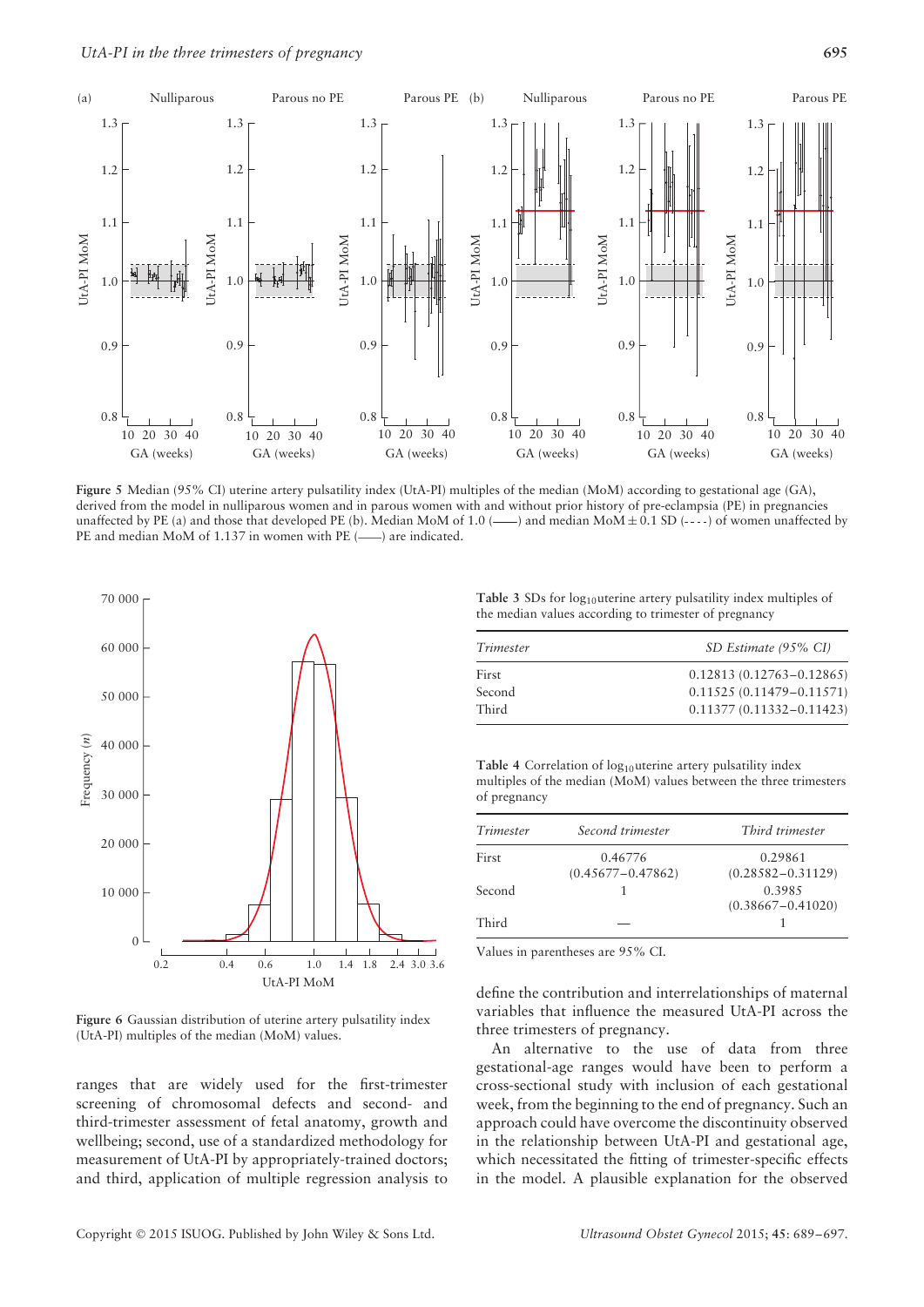discontinuity is the effect of errors in the estimation of gestational age and range restriction close to the lower and upper ends of the allowed measurement ranges. For example, in the first trimester, gestational age is derived from fetal CRL, and the lower and upper allowed measurements of 45 mm and 84 mm correspond to  $11 + 0$ and  $13 + 6$  weeks' gestation. In reality, any given true gestational age is likely to have a distribution of CRL measurements that are truncated at the prespecified cut-offs of 45 mm and 84 mm. The combination of errors in variables and range restriction will distort the underlying relationship29.

## **Comparison with findings of previous studies**

In screening by biochemical markers, the principle that the measured concentrations should be expressed as MoMs, after adjustment for maternal characteristics that affect the measurements in unaffected pregnancies, is well established<sup>30,31</sup>. We have advocated that the same rationale should apply to the use of biophysical markers in screening for pregnancy complications $8,18,20,32$ . In previous smaller studies examining the potential value of UtA-PI in screening for PE in the first, second or third trimesters, we used multiple regression analysis to express the measurements as  $M_0Ms^{8,9,18-20}$ . In this expanded series of pregnancies in all three trimesters, we developed a model that incorporates variables with common effects across the trimesters and those with trimester-specific effects.

#### **Implications for clinical practice**

Effective use of UtA-PI in risk assessment and screening necessitates that variables from maternal characteristics and medical history that affect this measurement in normal pregnancies should be taken into account. To illustrate the need for standardizing into MoM values, consider a pregnancy at 12 weeks' gestation in a 35-year-old nulliparous Caucasian woman with a weight of 69 kg. If the UtA-PI is 1.9, the measurement is translated into a MoM value of 1.14, which is on the  $67<sup>th</sup>$  percentile for normal pregnancies and similar to the overall median MoM in pregnancies with PE. For a parous woman with the same characteristics but a history of PE delivering at 34 weeks' gestation a neonate with a birth-weight *Z*-score of –3 SD, the same UtA-PI corresponds to a MoM value of 1.00, which is on the 50<sup>th</sup> percentile for normal pregnancies. Consequently, for the same UtA-PI, the risk for PE would depend on the history of PE.

In screening for PE by UtA-PI in isolation, UtA-PI would act as a proxy for other risk factors, including maternal weight and history of PE, and in such cases correction for these factors might well be counterproductive. However, our approach to risk assessment and screening is to use Bayes' theorem to combine information on maternal characteristics with that obtained from biomarkers. This involves a prior model incorporating the effect of maternal characteristics<sup>7</sup>. In this approach, the contribution of biomarkers such as UtA-PI is the additional information they provide over that already captured in the prior model. To achieve this, the distribution of UtA-PI should be specified conditionally on the variables included in the prior distribution, such as maternal weight and history of PE, otherwise the contribution of these variables to risk assessment is overestimated.

## **ACKNOWLEDGMENTS**

This study was supported by a grant from The Fetal Medicine Foundation (Charity No: 1037116) and by the European Union  $7<sup>th</sup>$  Framework Programme -FP7-HEALTH-2013-INNOVATION-2 (ASPRE Project # 601852).

#### **REFERENCES**

- 1. World Health Organization. *World Health Report: 2005 Make every mother and child count*. Geneva, Switzerland: World Health Organization, 2005.
- 2. *Confidential Enquiry into Maternal and Child Health (CEMACH) Perinatal Mortality 2006: England, Wales and Northern Ireland*. CEMACH: London, UK, 2008.
- 3. Duley L. The global impact of pre-eclampsia and eclampsia. *Semin Perinatol* 2009; **33**: 130–137.
- 4. Bujold E, Roberge S, Lacasse Y, Bureau M, Audibert F, Marcoux S, Forest JC, Giguère Y. Prevention of preeclampsia and intrauterine growth restriction with aspirin started in early pregnancy: a meta-analysis. *Obstet Gynecol* 2010; **116**: 402–414.
- 5. Roberge S, Villa P, Nicolaides K, Giguère Y, Vainio M, Bakthi A, Ebrashy A, Bujold E. Early administration of low-dose aspirin for the prevention of preterm and term preeclampsia: a systematic review and meta-analysis. *Fetal Diagn Ther* 2012; **31**: 141–146.
- 6. Koopmans CM, Bijlenga D, Groen H, Vijgen SM, Aarnoudse JG, Bekedam DJ, van den Berg PP, de Boer K, Burggraaff JM, Bloemenkamp KW, Drogtrop AP, Franx A, de Groot CJ, Huisjes AJ, Kwee A, van Loon AJ, Lub A, Papatsonis DN, van der Post JA, Roumen FJ, Scheepers HC, Willekes C, Mol BW, van Pampus MG; HYPITAT study group. Induction of labour versus expectant monitoring for gestational hypertension or mild pre-eclampsia after 36 weeks' gestation (HYPITAT): a multicentre, open-label randomised controlled trial. *Lancet* 2009; **374**: 979–988.
- 7. Wright D, Syngelaki A, Akolekar R, Poon LC, Nicolaides KH. Competing risks model in screening for preeclampsia by maternal characteristics and medical history. *Am J Obstet Gynecol* 2015 (in press).
- 8. Wright D, Akolekar R, Syngelaki A, Poon LC, Nicolaides KH. A competing risks model in early screening for preeclampsia. *Fetal Diagn Ther* 2012; **32**: 171–178.
- 9. Akolekar R, Syngelaki A, Poon L, Wright D, Nicolaides KH. Competing risks model in early screening for preeclampsia by biophysical and biochemical markers. *Fetal Diagn Ther* 2013; **33**: 8–15.
- 10. Brosens I, Robertson WB, Dixon HG. The physiological response of the vessels of the placental bed to normal pregnancy. *J Pathol Bacteriol* 1967; **93**: 569–579.
- 11. Khong TY, De Wolf F, Robertson WB, Brosens I. Inadequate maternal vascular response to placentation in pregnancies complicated by pre-eclampsia and by small-for gestational age infants. *Br J Obstet Gynaecol* 1986; **93**: 1049–1059.
- 12. Pijnenborg R. The placental bed. *Hypertens Pregnancy* 1996; **15**: 7–23.
- 13. Martin AM, Bindra R, Curcio P, Cicero S, Nicolaides KH. Screening for pre-eclampsia and fetal growth restriction by uterine artery Doppler at 11–14 weeks of gestation. *Ultrasound Obstet Gynecol* 2001; **18**: 583–586.
- 14. Plasencia W, Maiz N, Poon L, Yu C, Nicolaides KH. Uterine artery Doppler at  $11 + 0$  to  $13 + 6$  weeks and  $21 + 0$  to  $24 + 6$  weeks in the prediction of pre-eclampsia. *Ultrasound Obstet Gynecol* 2008; **32**: 138–146.
- 15. Albaiges G, Missfelder-Lobos H, Lees C, Parra M, Nicolaides KH. One-stage screening for pregnancy complications by color Doppler assessment of the uterine arteries at 23 weeks' gestation. *Obstet Gynecol* 2000; **96**: 559–564.
- 16. Papageorghiou AT, Yu CK, Bindra R, Pandis G, Nicolaides KH; Fetal Medicine Foundation Second Trimester Screening Group. Multicenter screening for pre-eclampsia and fetal growth restriction by transvaginal uterine artery Doppler at 23 weeks of gestation. *Ultrasound Obstet Gynecol* 2001; **18**: 441–449.
- 17. Yu CK, Smith GC, Papageorghiou AT, Cacho AM, Nicolaides KH. An integrated model for the prediction of preeclampsia using maternal factors and uterine artery Doppler velocimetry in unselected low-risk women. *Am J Obstet Gynecol* 2005; **193**: 429–436.